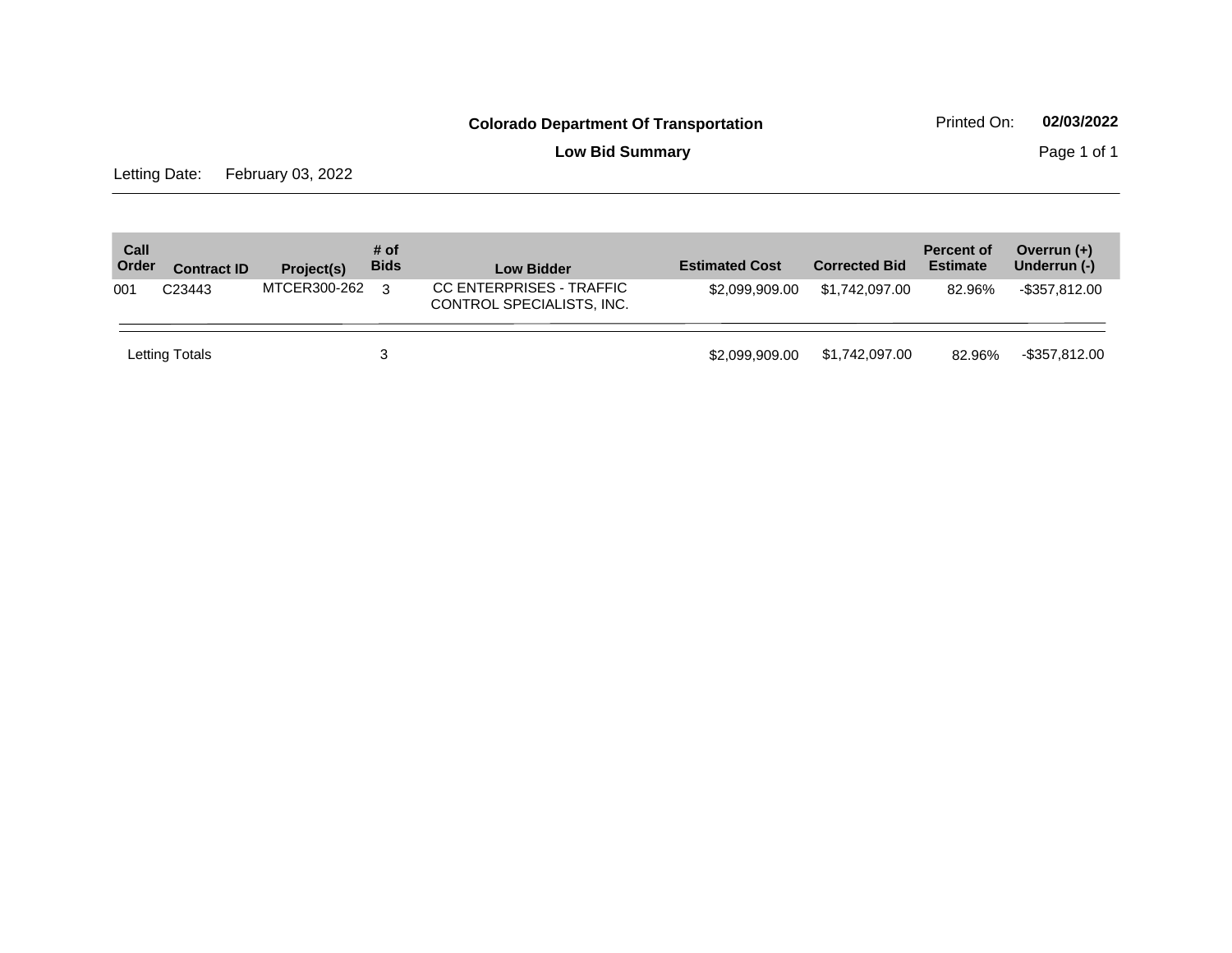|             |                                                                               | <b>Colorado Department Of Transportation</b>                                                                                                                                                                                                                    | Printed On:                         | 02/03/2022                           |
|-------------|-------------------------------------------------------------------------------|-----------------------------------------------------------------------------------------------------------------------------------------------------------------------------------------------------------------------------------------------------------------|-------------------------------------|--------------------------------------|
|             |                                                                               | <b>Vendor Ranking</b>                                                                                                                                                                                                                                           |                                     | Page 1 of 1                          |
|             | <b>Contract Description:</b><br><b>I-70 SIGN REPLACEMENT</b>                  | Contract ID:<br>C <sub>23443</sub>                                                                                                                                                                                                                              |                                     |                                      |
|             | by the project engineer.                                                      | This project will consist of removal and replacement of highway signs, posts, and bases on<br>Interstate 70 from mile point (MP) 0.00 to 118.00, as shown in the project plans or as directed                                                                   |                                     |                                      |
|             |                                                                               | The Mandatory Pre-Bid Conference is scheduled online through Google Meet on Wednesday,<br>January 12, 2022, at 1:00 PM. To receive a Google Meeting invite to attend, please send an<br>email request prior to the meeting start time to rb.simmons@state.co.us |                                     |                                      |
|             | Project Engineer: Bill Crawford<br>Office: 970 683-7532<br>Cell: 970 250-5077 |                                                                                                                                                                                                                                                                 |                                     |                                      |
| <b>Rank</b> | <b>Vendor ID</b>                                                              | <b>Vendor Name</b><br><b>Total Bid</b>                                                                                                                                                                                                                          | <b>Percent Of</b><br><b>Low Bid</b> | <b>Percent Of</b><br><b>Estimate</b> |

| Ralik | vengor id | <b>VEHUOL NATHE</b>                                | TULAI DIU      | LUW DIU | рэшнак  |
|-------|-----------|----------------------------------------------------|----------------|---------|---------|
|       |           |                                                    |                |         |         |
|       | 1342A     | CC ENTERPRISES - TRAFFIC CONTROL SPECIALISTS, INC. | \$1,742,097.00 | 100.00% | 82.96%  |
|       | -EST-     | <b>Engineer's Estimate</b>                         | \$2,099,909.00 | 120.54% | 100.00% |
|       | 1531A     | Barricade Holding DBA Colorado Barricade Company   | \$2,623,501.00 | 150.59% | 124.93% |
|       | 678A      | WORKZONE TRAFFIC CONTROL, LLC                      | \$3,906,556.00 | 224.24% | 186.03% |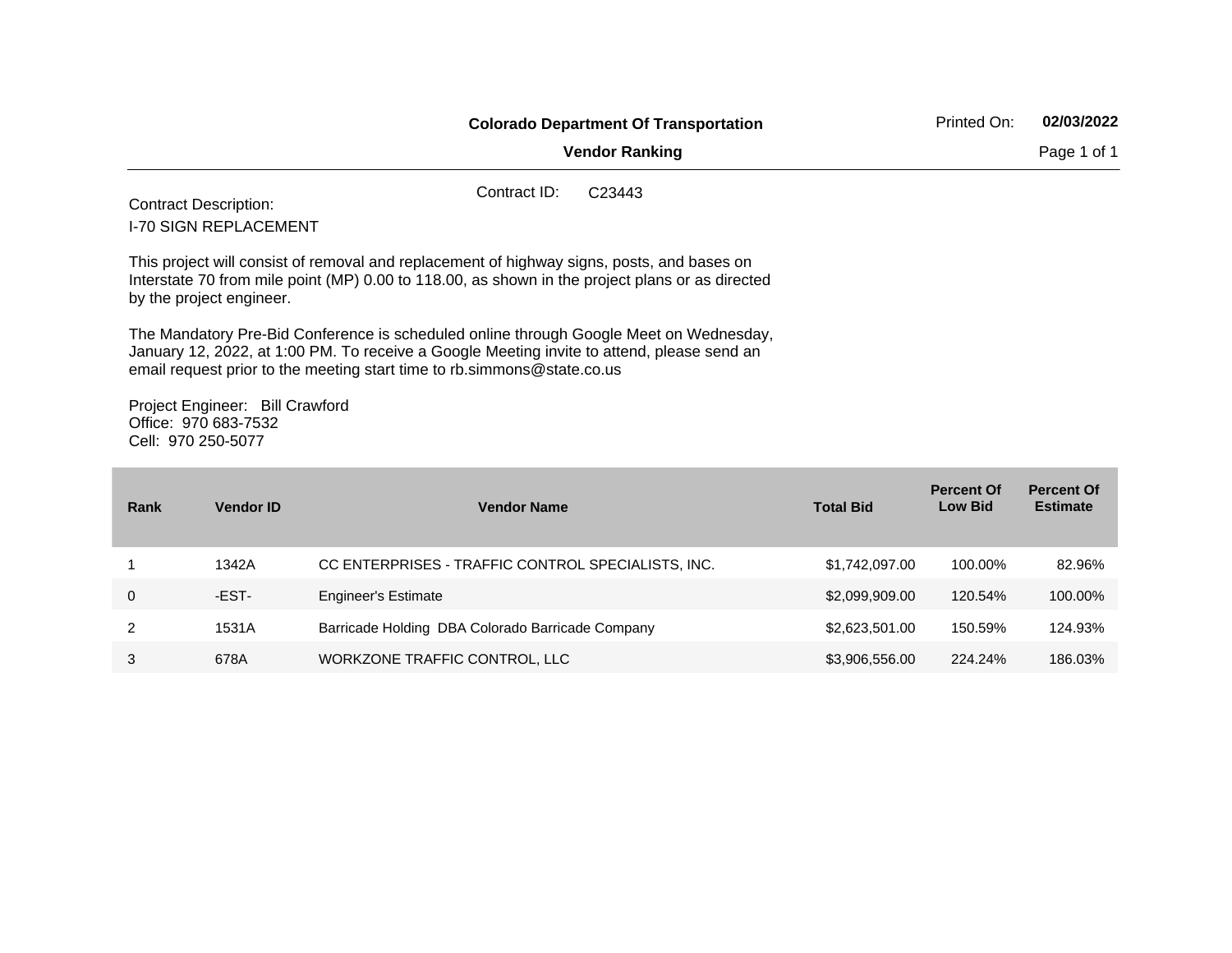|                     | <b>Tabulation of Bids</b> |  |  |
|---------------------|---------------------------|--|--|
| Contract ID: C23443 |                           |  |  |

|                  |                                                                 |                   | $(0)$ -EST-<br>(1) 1342A<br><b>Engineer's Estimate</b><br><b>CC ENTRPRS TRAFFIC</b><br><b>CONTROL SPECIALISTS</b> |                     | (2) 1531A<br><b>Colorado Barricade</b><br>Company |                     |                      |                     |
|------------------|-----------------------------------------------------------------|-------------------|-------------------------------------------------------------------------------------------------------------------|---------------------|---------------------------------------------------|---------------------|----------------------|---------------------|
| <b>Item Code</b> | <b>Description</b>                                              | Quantity          | <b>Unit Price</b>                                                                                                 | <b>Amount</b>       | <b>Unit Price</b>                                 | Amount              | <b>Unit Price</b>    | Amount              |
| <b>SECTION:</b>  | <b>BID ITEMS</b><br>0001                                        |                   |                                                                                                                   |                     |                                                   | LCC:                |                      |                     |
|                  | 202-00810 Removal of Ground Sign                                | 483,000 EACH      | 125.00000 60,375.00                                                                                               |                     | 120.00000 57,960.00                               |                     | 275.00000 132,825.00 |                     |
|                  | 202-00821 Removal of Sign Panel                                 | 3,039.000 EACH    |                                                                                                                   | 30.00000 91,170.00  |                                                   | 80.00000 243,120.00 | 115.00000 349,485.00 |                     |
|                  | 210-00810 Reset Ground Sign                                     | 30.000 EACH       | 400.00000 12,000.00                                                                                               |                     | 375.00000 11,250.00                               |                     | 550.00000 16,500.00  |                     |
|                  | 614-00025 Sign Panel (Class I) (Install Only)                   | SF<br>30,695.000  |                                                                                                                   | 13.00000 399,035.00 |                                                   | 8.00000 245,560.00  |                      | 7.25000 222,538.75  |
|                  | 614-00027 Sign Panel (Class II) (Install Only)                  | SFI<br>16,711.000 |                                                                                                                   | 17.00000 284,087.00 |                                                   | 10.00000 167,110.00 |                      | 12.00000 200,532.00 |
|                  | 614-00028 Sign Panel (Class III) (Install Only)                 | SF<br>13,703.000  |                                                                                                                   | 28.00000 383,684.00 |                                                   | 15.00000 205,545.00 |                      | 16.75000 229,525.25 |
|                  | 614-00612 Steel Signpost (W 6x12)                               | LF<br>50.000      | 60.00000                                                                                                          | 3,000.00            | 60.00000                                          | 3,000.00            | 120.00000            | 6,000.00            |
|                  | 614-01226 Steel Signpost (W 12x26)                              | LF<br>50.000      | 80.00000                                                                                                          | 4,000.00            | 140.00000                                         | 7,000.00            | 160.00000            | 8,000.00            |
|                  | 614-01401 Steel Sign Support Casting                            | 696.000 EACH      |                                                                                                                   | 90.00000 62,640.00  | 100.00000 69,600.00                               |                     | 225.00000 156,600.00 |                     |
|                  | 614-01512 Steel Sign Support (2-Inch Round)(Post)               | LF<br>4,856.000   |                                                                                                                   | 18.00000 87,408.00  |                                                   | 12.00000 58,272.00  |                      | 20.00000 97,120.00  |
|                  | 614-01522 Steel Sign Support (2-Inch Round) (Socket)            | 347.000 EACH      |                                                                                                                   | 90.00000 31,230.00  | 200.00000 69,400.00                               |                     | 400.00000 138,800.00 |                     |
|                  | 614-01575 Steel Sign Support (2-1/2 Inch Round NP-<br>40)(Post) | 232.000<br>LF     | 40.00000                                                                                                          | 9,280.00            | 20.00000                                          | 4,640.00            |                      | 70.00000 16,240.00  |
| 614-01578        | Steel Sign Support (2-1/2 Inch Round NP-<br>40)(Slipbase)       | 252.000 EACH      | 350.00000 88,200.00                                                                                               |                     | 325.00000 81,900.00                               |                     | 450.00000 113,400.00 |                     |
| 614-01585        | Steel Sign Support (2-1/2 Inch Round Sch<br>80) (Post)          | LF<br>2,793.000   |                                                                                                                   | 50.00000 139,650.00 |                                                   | 30.00000 83,790.00  |                      | 35.00000 97,755.00  |
| 614-03001        | Concrete Footing (Type 1)                                       | 2.000 EACH        | 1,500.00000                                                                                                       | 3,000.00            | 1,250.00000                                       | 2,500.00            | 2,500.00000          | 5,000.00            |

Page 1 of 4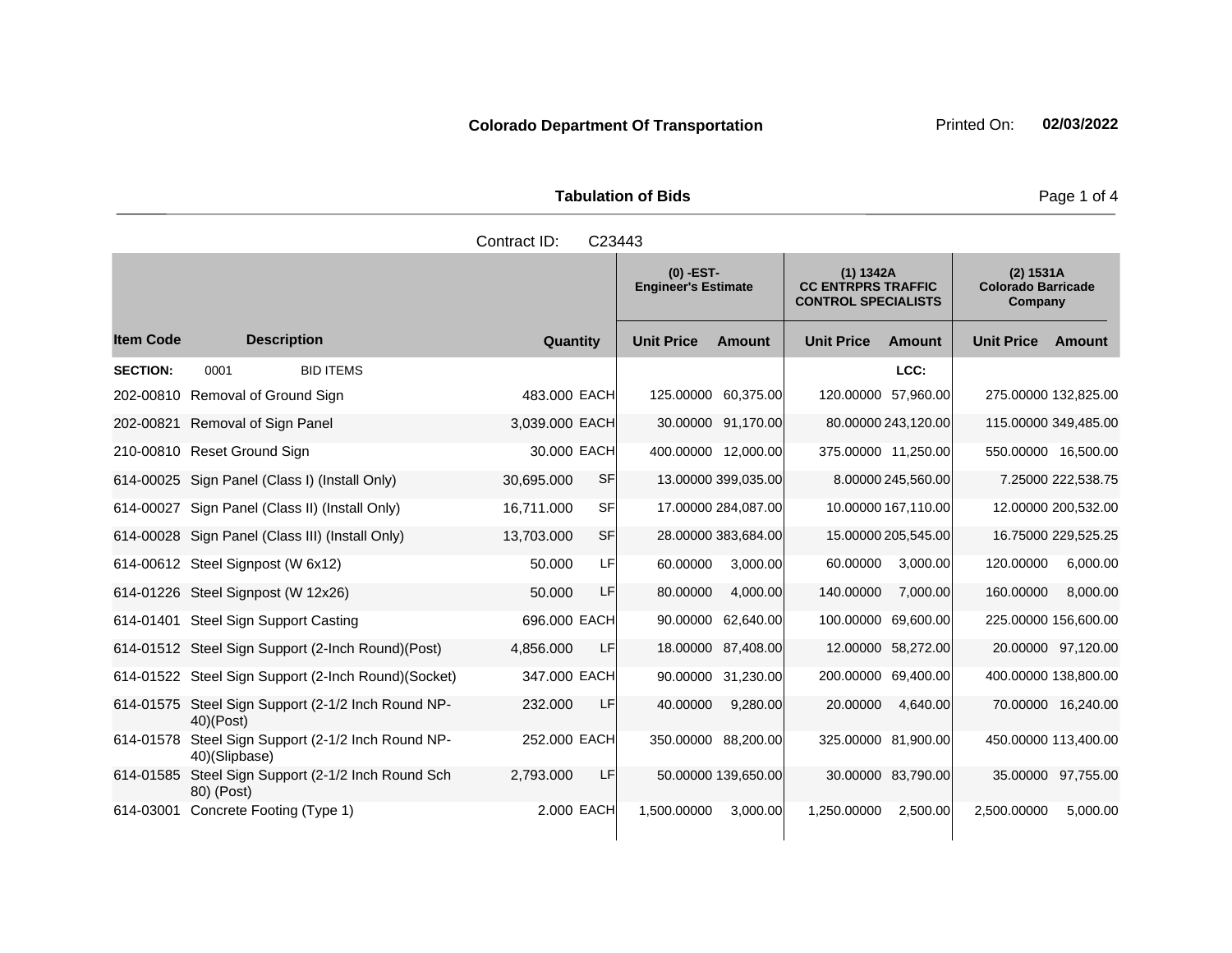| <b>Tabulation of Bids</b> |  |
|---------------------------|--|
|                           |  |

|                        |                                                                          | Contract ID:<br>C23443 |                          |                                                                                                                   |                          |                     |                                                   |                    |
|------------------------|--------------------------------------------------------------------------|------------------------|--------------------------|-------------------------------------------------------------------------------------------------------------------|--------------------------|---------------------|---------------------------------------------------|--------------------|
|                        |                                                                          |                        |                          | $(0)$ -EST-<br>(1) 1342A<br><b>Engineer's Estimate</b><br><b>CC ENTRPRS TRAFFIC</b><br><b>CONTROL SPECIALISTS</b> |                          |                     | (2) 1531A<br><b>Colorado Barricade</b><br>Company |                    |
| <b>Item Code</b>       | <b>Description</b>                                                       | Quantity               | <b>Unit Price</b>        | <b>Amount</b>                                                                                                     | <b>Unit Price</b>        | Amount              | <b>Unit Price</b>                                 | Amount             |
| <b>SECTION:</b>        | 0001<br><b>BID ITEMS</b>                                                 |                        |                          |                                                                                                                   |                          | LCC:                |                                                   |                    |
| 614-03007              | Concrete Footing (Type 7)                                                | 2.000 EACH             | 5,000.00000 10,000.00    |                                                                                                                   | 4,500.00000              | 9.000.00            | 4,000.00000                                       | 8,000.00           |
|                        | 626-00000 Mobilization                                                   | 1.000<br>L SI          | 200,000.00000 200,000.00 |                                                                                                                   | 180,000.00000 180,000.00 |                     | 550,000.00000 550,000.00                          |                    |
| 630-00000 Flagging     |                                                                          | 500.000 HOUR           |                          | 31.00000 15,500.00                                                                                                | 1.00000                  | 500.00              |                                                   | 32.00000 16,000.00 |
|                        | 630-00012 Traffic Control Management                                     | 150.000<br>DAY         | 1,200.00000 180,000.00   |                                                                                                                   | 1,000.00000 150,000.00   |                     | 1,100.00000 165,000.00                            |                    |
|                        | 630-80341 Construction Traffic Sign (Panel Size A)                       | 18.000 EACH            | 40.00000                 | 720.00                                                                                                            | 10.00000                 | 180.00              | 20.00000                                          | 360.00             |
|                        | 630-80342 Construction Traffic Sign (Panel Size B)                       | 78.000 EACH            | 40.00000                 | 3,120.00                                                                                                          | 50.00000                 | 3,900.00            | 30.00000                                          | 2,340.00           |
|                        | 630-80343 Construction Traffic Sign (Panel Size C)                       | 8.000 EACH             | 50.00000                 | 400.00                                                                                                            | 60.00000                 | 480.00              | 50.00000                                          | 400.00             |
|                        | 630-80350 Vertical Panel                                                 | 26.000 EACH            | 10.00000                 | 260.00                                                                                                            | 15.00000                 | 390.00              | 35.00000                                          | 910.00             |
|                        | 630-80358 Advance Warning Flashing or Sequencing<br>Arrow Panel (C Type) | 2.000 EACH             | 500.00000                | 1,000.00                                                                                                          | 1,800.00000              | 3,600.00            | 2,000.00000                                       | 4,000.00           |
| 630-80360              | Drum Channelizing Device                                                 | 26,000 EACH            | 25.00000                 | 650.00                                                                                                            | 25.00000                 | 650.00              | 45.00000                                          | 1,170.00           |
|                        | 630-80380 Traffic Cone                                                   | 250.000 EACH           | 10.00000                 | 2,500.00                                                                                                          | 1.00000                  | 250.00              | 10.00000                                          | 2,500.00           |
|                        | 630-85041 Mobile Attenuator                                              | 150.000<br>DAY         |                          | 180.00000 27,000.00                                                                                               |                          | 550.00000 82,500.00 | 550.00000                                         | 82,500.00          |
| <b>Section Totals:</b> |                                                                          |                        |                          | \$2,099,909.00                                                                                                    |                          | \$1,742,097.00      |                                                   | \$2,623,501.00     |
|                        | <b>Contract Grand Totals</b>                                             |                        |                          | \$2,099,909.00                                                                                                    |                          | \$1,742,097.00      |                                                   | \$2,623,501.00     |

Page 2 of 4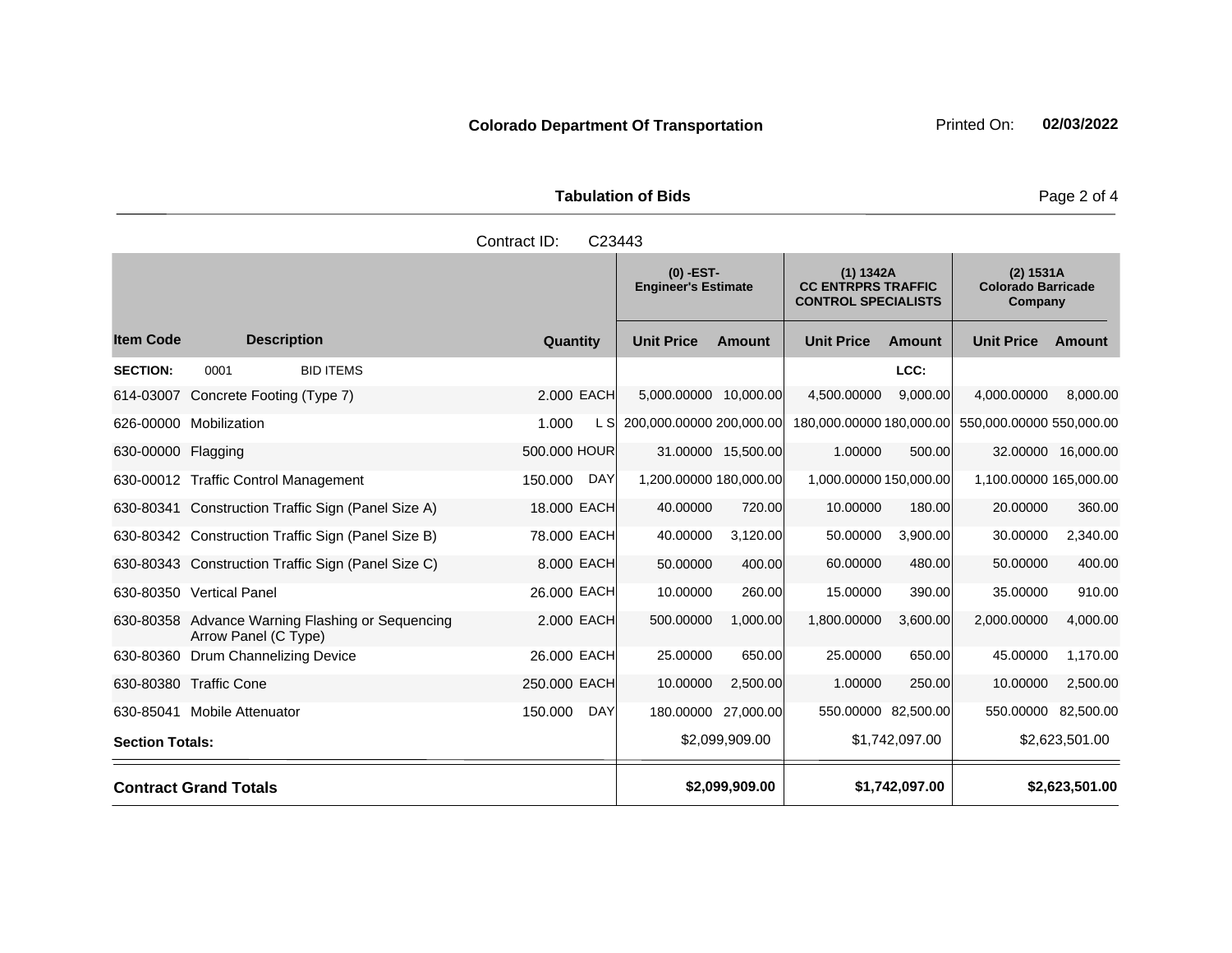| <b>Tabulation of Bids</b> |                                                     |  |  |  |  |  |  |
|---------------------------|-----------------------------------------------------|--|--|--|--|--|--|
| Contract ID: C23443       |                                                     |  |  |  |  |  |  |
|                           | (3) 678A<br><b>WORK ZONE TRAFFIC</b><br>OMITION 110 |  |  |  |  |  |  |

|                  |                                                                     |                         | (3) 678A<br><b>WORK ZONE TRAFFIC</b><br><b>CONTROL, LLC</b> |                                    |                             |
|------------------|---------------------------------------------------------------------|-------------------------|-------------------------------------------------------------|------------------------------------|-----------------------------|
| <b>Item Code</b> | <b>Description</b>                                                  | Quantity                | <b>Unit Price</b><br>Amount                                 | <b>Unit Price</b><br><b>Amount</b> | <b>Unit Price</b><br>Amount |
| <b>SECTION:</b>  | <b>BID ITEMS</b><br>0001                                            |                         |                                                             | LCC:                               |                             |
|                  | 202-00810 Removal of Ground Sign                                    | 483.000 EACH            | 225.00000 108,675.00                                        |                                    |                             |
| 202-00821        | Removal of Sign Panel                                               | 3,039.000 EACH          | 200.00000 607,800.00                                        |                                    |                             |
|                  | 210-00810 Reset Ground Sign                                         | 30,000 EACH             | 500.00000 15,000.00                                         |                                    |                             |
|                  | 614-00025 Sign Panel (Class I) (Install Only)                       | <b>SF</b><br>30,695.000 | 24.00000 736,680.00                                         |                                    |                             |
|                  | 614-00027 Sign Panel (Class II) (Install Only)                      | <b>SF</b><br>16,711.000 | 26.00000 434,486.00                                         |                                    |                             |
|                  | 614-00028 Sign Panel (Class III) (Install Only)                     | SF<br>13,703.000        | 31.00000 424,793.00                                         |                                    |                             |
|                  | 614-00612 Steel Signpost (W 6x12)                                   | LF<br>50.000            | 140.00000<br>7,000.00                                       |                                    |                             |
|                  | 614-01226 Steel Signpost (W 12x26)                                  | LF<br>50.000            | 150.00000<br>7,500.00                                       |                                    |                             |
|                  | 614-01401 Steel Sign Support Casting                                | 696.000 EACH            | 250.00000 174,000.00                                        |                                    |                             |
|                  | 614-01512 Steel Sign Support (2-Inch Round) (Post)                  | LF<br>4,856.000         | 26.00000 126,256.00                                         |                                    |                             |
|                  | 614-01522 Steel Sign Support (2-Inch Round) (Socket)                | 347.000 EACH            | 175.00000 60,725.00                                         |                                    |                             |
|                  | 614-01575 Steel Sign Support (2-1/2 Inch Round NP-<br>$40$ $(Post)$ | 232.000<br>LF           | 28.00000<br>6,496.00                                        |                                    |                             |
| 614-01578        | Steel Sign Support (2-1/2 Inch Round NP-<br>40)(Slipbase)           | 252,000 EACH            | 200.00000 50,400.00                                         |                                    |                             |
| 614-01585        | Steel Sign Support (2-1/2 Inch Round Sch<br>80) (Post)              | LF<br>2,793.000         | 35.00000 97,755.00                                          |                                    |                             |
|                  | 614-03001 Concrete Footing (Type 1)                                 | 2.000 EACH              | 3,000.00000<br>6,000.00                                     |                                    |                             |

Page 3 of 4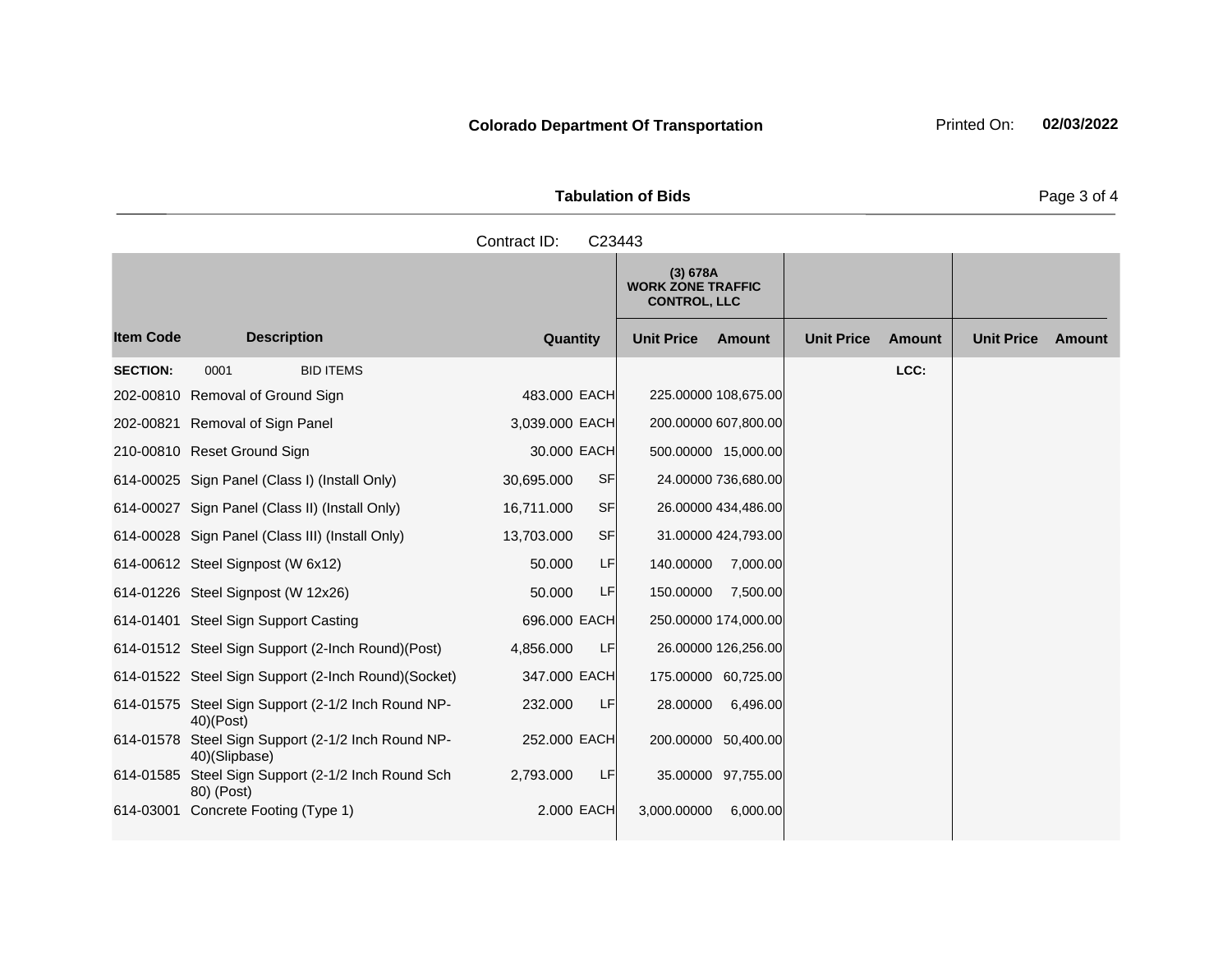**Tabulation of Bids** Page 4 of 4

|                    | Contract ID:<br>C23443 |                                                             |                   |        |                   |
|--------------------|------------------------|-------------------------------------------------------------|-------------------|--------|-------------------|
|                    |                        | (3) 678A<br><b>WORK ZONE TRAFFIC</b><br><b>CONTROL, LLC</b> |                   |        |                   |
| <b>Description</b> | Quantity               | <b>Unit Price</b><br>Amount                                 | <b>Unit Price</b> | Amount | <b>Unit Price</b> |
| <b>BID ITEMS</b>   |                        |                                                             |                   | LCC:   |                   |
| Footing (Type 7)   | 2,000 EACH             | 4,000.00000<br>8,000.00                                     |                   |        |                   |
| $\mathbf{1}$       | $\lambda$ 000          | $\overline{1}$ C 220,000,000,000,220,000,00                 |                   |        |                   |

Item Code Description Quantity Unit Price Amount Unit Price Amount Unit Price **Ext Amount SECTION:** 0001 BID ITEMS **LCC:** 614-03007 Concrete 626-00000 Mobilization 1.000 L S 330,000.00000 330,000.00 630-00000 Flagging 600.000 HOUR 32.00000 16,000.00 630-00012 Traffic Control Management 150.000 DAY 2,400.00000 360,000.00 630-80341 Construction Traffic Sign (Panel Size A) 18.000 EACH 100.00000 1,800.00 630-80342 Construction Traffic Sign (Panel Size B) 78.000 EACH 150.00000 11,700.00 630-80343 Construction Traffic Sign (Panel Size C) 8.000 EACH 150.00000 1,200.00 630-80350 Vertical Panel 26.000 EACH 65.00000 1,690.00 630-80358 Advance Warning Flashing or Sequencing Arrow Panel (C Type) 2.000 EACH 2,500.00000 5,000.00 630-80360 Drum Channelizing Device 26.000 EACH 100.00000 2,600.00 630-80380 Traffic Cone 250.000 EACH 20.00000 5,000.00 630-85041 Mobile Attenuator 150.000 DAY 2,000.00000 300,000.00 **Section Totals:**  $\begin{array}{ccc} 3,906,556.00 \\ \end{array}$ **Contract Grand Totals \$3,906,556.00**

**Colorado Department Of Transportation** Printed On: 02/03/2022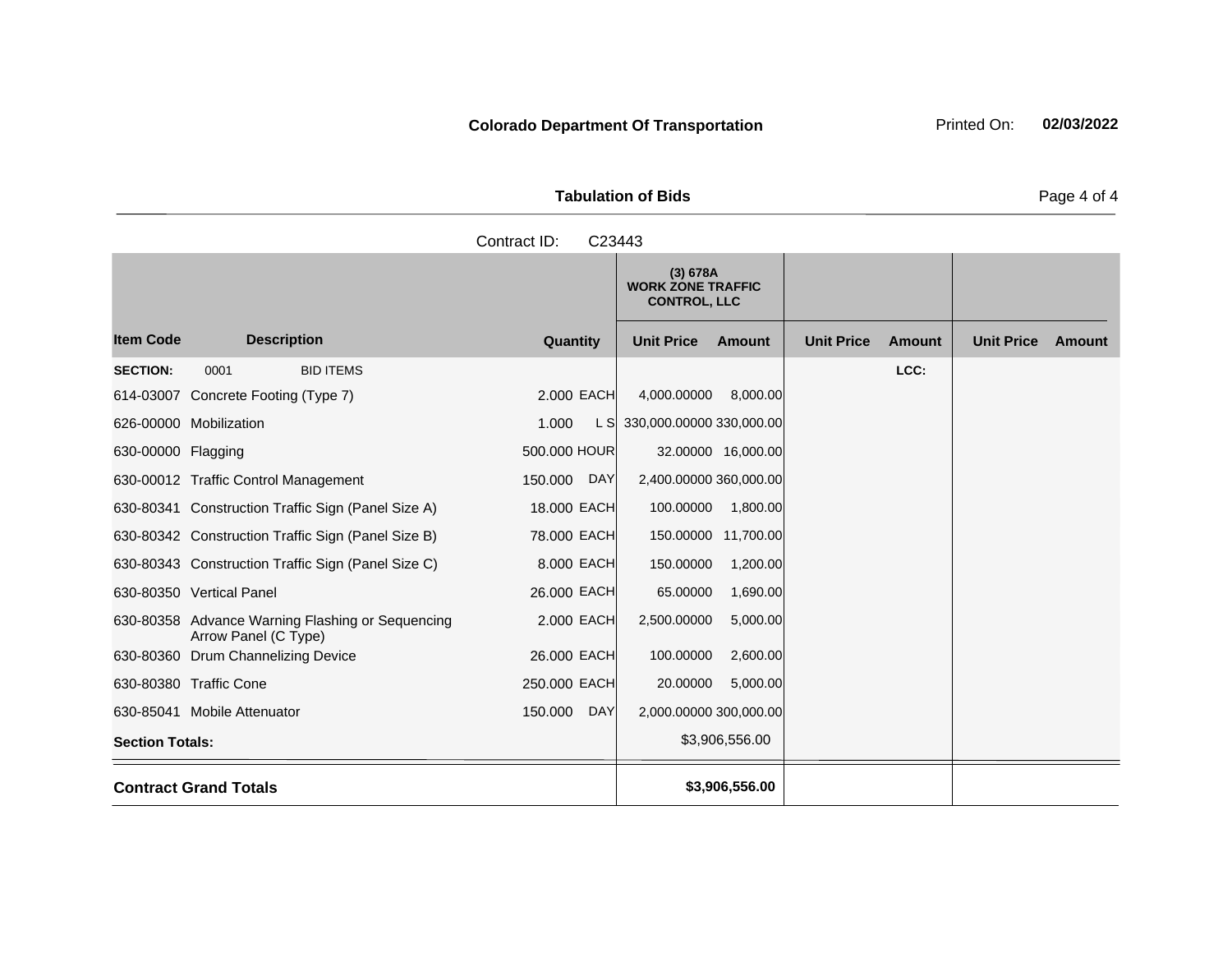**Low Bid Item Analysis Page 1 of 3** 

| Line            | Item/<br>Description                           | Quantity                                             | Estimated<br>Price | <b>Bid Price/</b><br><b>Units</b> | Estimated<br>Amount | <b>Bid Amount</b> | <b>Bid Est</b><br>$\frac{0}{0}$ | Overrun $(+)$<br>Underrun (-) |
|-----------------|------------------------------------------------|------------------------------------------------------|--------------------|-----------------------------------|---------------------|-------------------|---------------------------------|-------------------------------|
| <b>SECTION:</b> | 0001                                           | <b>BID ITEMS</b>                                     |                    |                                   |                     |                   |                                 |                               |
| 0005            | 202-00810<br>Removal of Ground Sign            | 483.000                                              | 125.00000          | 120.00000<br><b>EACH</b>          | 60,375.00           | 57,960.00         | 96.00%                          | $-2,415.00$                   |
| 0010            | 202-00821<br>Removal of Sign Panel             | 3,039.000                                            | 30.00000           | 80.00000<br><b>EACH</b>           | 91,170.00           | 243,120.00        | 266.67%                         | 151,950.00                    |
| 0015            | 210-00810<br><b>Reset Ground Sign</b>          | 30.000                                               | 400.00000          | 375.00000<br><b>EACH</b>          | 12,000.00           | 11,250.00         | 93.75%                          | $-750.00$                     |
| 0020            | 614-00025                                      | 30,695.000<br>Sign Panel (Class I) (Install Only)    | 13.00000           | 8.00000<br><b>SF</b>              | 399,035.00          | 245,560.00        | 61.54%                          | $-153,475.00$                 |
| 0025            | 614-00027                                      | 16,711.000<br>Sign Panel (Class II) (Install Only)   | 17.00000           | 10.00000<br><b>SF</b>             | 284,087.00          | 167,110.00        | 58.82%                          | $-116.977.00$                 |
| 0030            | 614-00028                                      | 13,703.000<br>Sign Panel (Class III) (Install Only)  | 28.00000           | 15.00000<br><b>SF</b>             | 383,684.00          | 205,545.00        | 53.57%                          | $-178,139.00$                 |
| 0035            | 614-00612<br>Steel Signpost (W 6x12)           | 50.000                                               | 60.00000           | 60.00000<br>LF                    | 3,000.00            | 3,000.00          | 100.00%                         | 0.00                          |
| 0040            | 614-01226<br>Steel Signpost (W 12x26)          | 50.000                                               | 80.00000           | 140.00000<br>LF                   | 4,000.00            | 7,000.00          | 175.00%                         | 3,000.00                      |
| 0045            | 614-01401<br><b>Steel Sign Support Casting</b> | 696.000                                              | 90.00000           | 100.00000<br><b>EACH</b>          | 62,640.00           | 69,600.00         | 111.11%                         | 6,960.00                      |
| 0050            | 614-01512                                      | 4,856.000<br>Steel Sign Support (2-Inch Round)(Post) | 18.00000           | 12.00000<br>LF                    | 87,408.00           | 58,272.00         | 66.67%                          | $-29,136.00$                  |
| 0055            | 614-01522                                      | 347.000<br>Steel Sign Support (2-Inch Round)(Socket) | 90.00000           | 200.00000<br><b>EACH</b>          | 31,230.00           | 69,400.00         | 222.22%                         | 38,170.00                     |
| 0060            | 614-01575<br>40)(Post)                         | 232,000<br>Steel Sign Support (2-1/2 Inch Round NP-  | 40.00000           | 20.00000<br>LF                    | 9,280.00            | 4,640.00          | 50.00%                          | $-4,640.00$                   |

Contract ID: C23443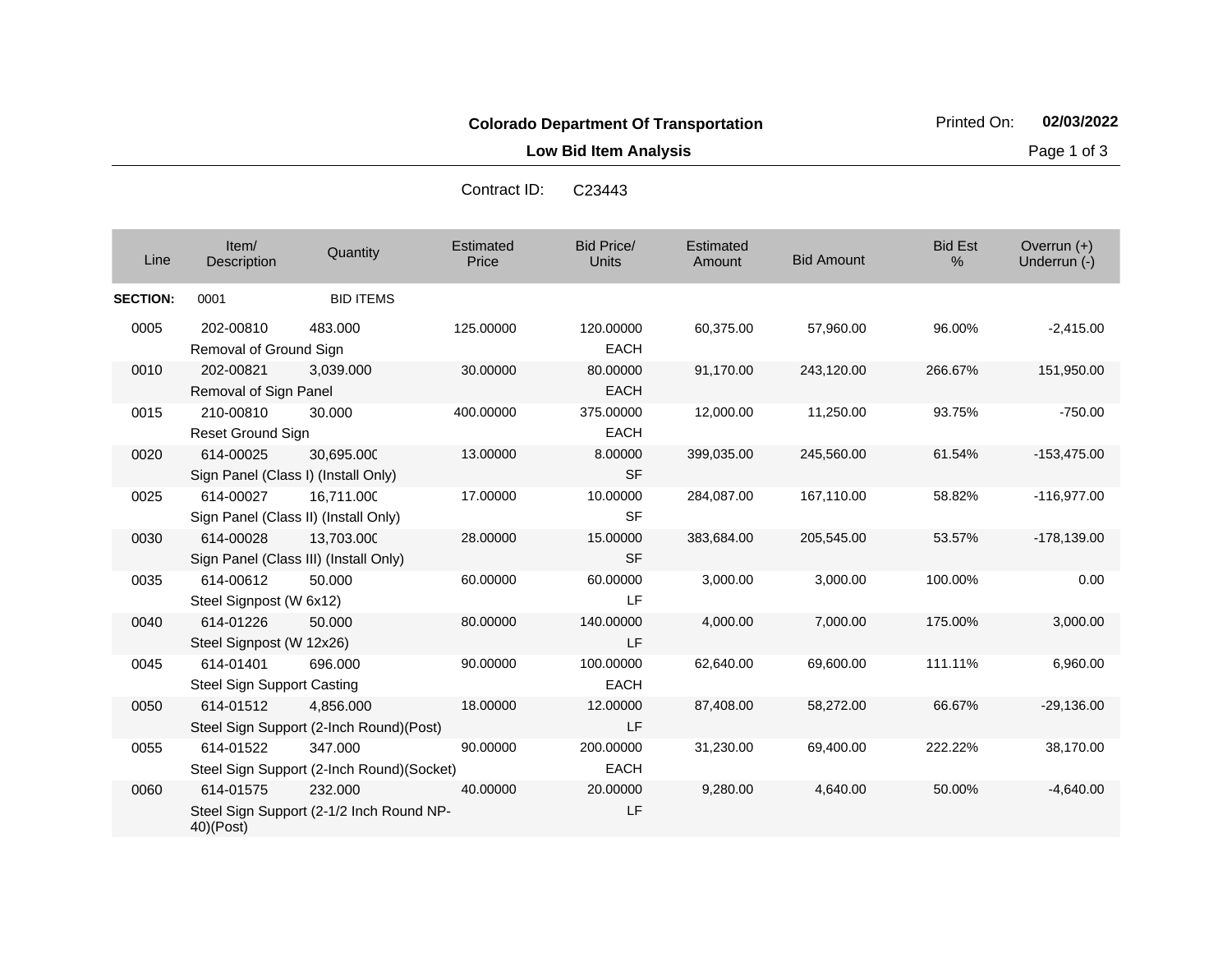**Low Bid Item Analysis Page 2 of 3** 

Contract ID: C23443

| Line            | Item/<br>Description              | Quantity                                     | Estimated<br>Price | <b>Bid Price/</b><br><b>Units</b> | Estimated<br>Amount | <b>Bid Amount</b> | <b>Bid Est</b><br>$\%$ | Overrun (+)<br>Underrun (-) |
|-----------------|-----------------------------------|----------------------------------------------|--------------------|-----------------------------------|---------------------|-------------------|------------------------|-----------------------------|
| <b>SECTION:</b> | 0001                              | <b>BID ITEMS</b>                             |                    |                                   |                     |                   |                        |                             |
| 0065            | 614-01578                         | 252.000                                      | 350,00000          | 325.00000                         | 88,200.00           | 81,900.00         | 92.86%                 | $-6,300.00$                 |
|                 | 40)(Slipbase)                     | Steel Sign Support (2-1/2 Inch Round NP-     |                    | <b>EACH</b>                       |                     |                   |                        |                             |
| 0070            | 614-01585                         | 2,793.000                                    | 50.00000           | 30.00000                          | 139,650.00          | 83,790.00         | 60.00%                 | $-55,860.00$                |
|                 | (Post)                            | Steel Sign Support (2-1/2 Inch Round Sch 80) |                    | LF                                |                     |                   |                        |                             |
| 0075            | 614-03001                         | 2.000                                        | 1,500.00000        | 1,250.00000                       | 3,000.00            | 2,500.00          | 83.33%                 | $-500.00$                   |
|                 | Concrete Footing (Type 1)         |                                              |                    | <b>EACH</b>                       |                     |                   |                        |                             |
| 0080            | 614-03007                         | 2.000                                        | 5,000.00000        | 4,500.00000                       | 10,000.00           | 9,000.00          | 90.00%                 | $-1,000.00$                 |
|                 | Concrete Footing (Type 7)         |                                              |                    | <b>EACH</b>                       |                     |                   |                        |                             |
| 0085            | 626-00000                         | 1.000                                        | 200,000.00000      | 180,000.00000                     | 200,000.00          | 180,000.00        | 90.00%                 | $-20,000.00$                |
|                 | Mobilization                      |                                              |                    | L S                               |                     |                   |                        |                             |
| 0090            | 630-00000                         | 500.000                                      | 31.00000           | 1.00000                           | 15,500.00           | 500.00            | 3.23%                  | $-15,000.00$                |
|                 | Flagging                          |                                              |                    | <b>HOUR</b>                       |                     |                   |                        |                             |
| 0095            | 630-00012                         | 150.000                                      | 1,200.00000        | 1,000.00000                       | 180,000.00          | 150,000.00        | 83.33%                 | $-30,000.00$                |
|                 | <b>Traffic Control Management</b> |                                              |                    | <b>DAY</b>                        |                     |                   |                        |                             |
| 0100            | 630-80341                         | 18,000                                       | 40.00000           | 10.00000                          | 720.00              | 180.00            | 25.00%                 | $-540.00$                   |
|                 |                                   | Construction Traffic Sign (Panel Size A)     |                    | <b>EACH</b>                       |                     |                   |                        |                             |
| 0105            | 630-80342                         | 78,000                                       | 40.00000           | 50.00000                          | 3,120.00            | 3,900.00          | 125.00%                | 780.00                      |
|                 |                                   | Construction Traffic Sign (Panel Size B)     |                    | <b>EACH</b>                       |                     |                   |                        |                             |
| 0110            | 630-80343                         | 8.000                                        | 50.00000           | 60.00000                          | 400.00              | 480.00            | 120.00%                | 80.00                       |
|                 |                                   | Construction Traffic Sign (Panel Size C)     |                    | <b>EACH</b>                       |                     |                   |                        |                             |
| 0115            | 630-80350                         | 26.000                                       | 10.00000           | 15.00000                          | 260.00              | 390.00            | 150.00%                | 130.00                      |
|                 | <b>Vertical Panel</b>             |                                              |                    | <b>EACH</b>                       |                     |                   |                        |                             |